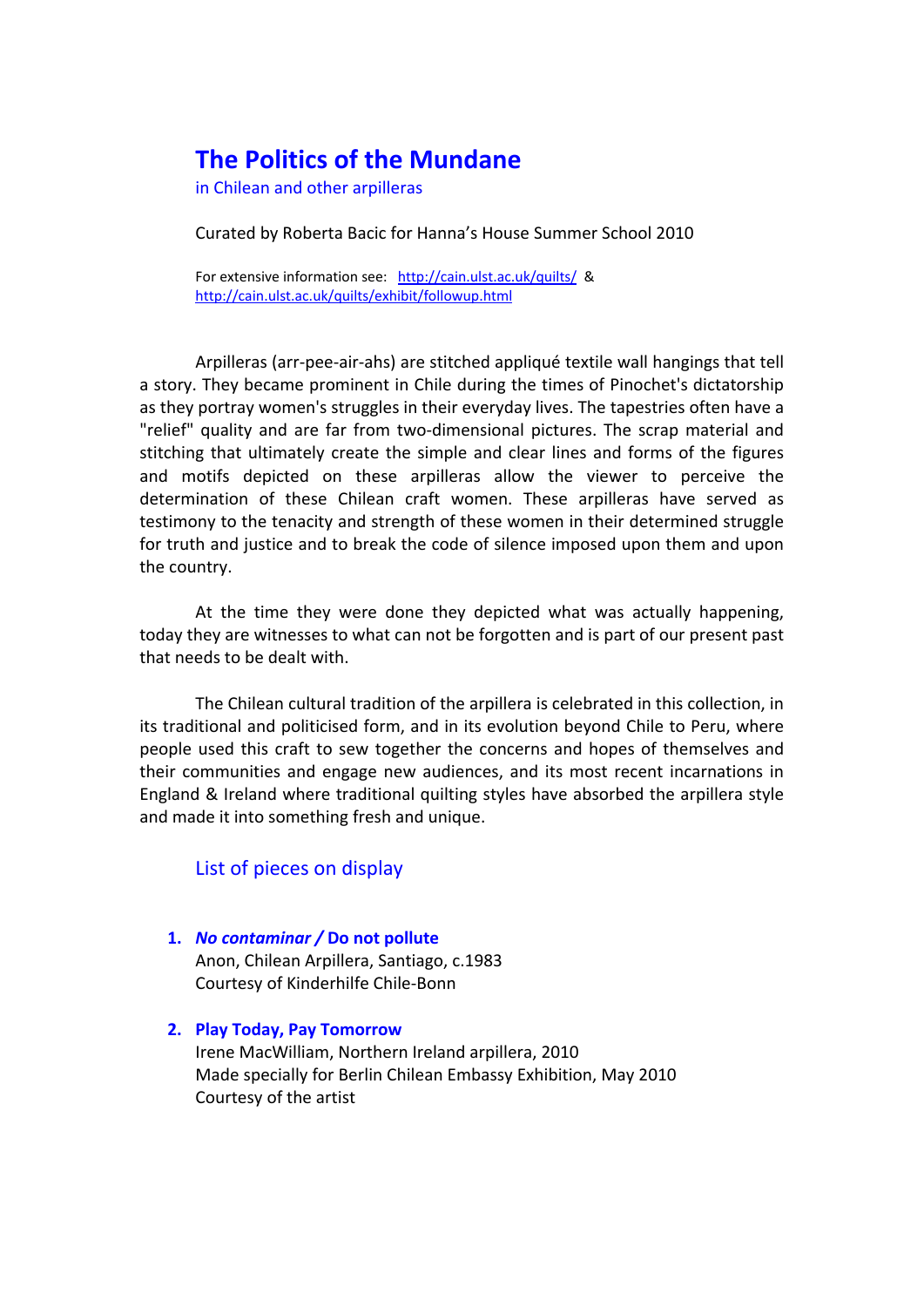## **3. Fern Woman**

Deborah Stockdale, Ireland, 2005 On display at The **Art of Survival: International and Irish quilts**, International Women's Day/month exhibition, Heritage and Museum Service City Derry Council, 2008 Courtesy of the artist

# **4.** *Mujer Paloma /* **Dove woman**

Anon, Peruvian arpillera, Lima, 1985 Brought specially for **Cultural Stories in Textiles exhibition,** 25‐27 February 2010, Harpur's Hill Community Centre, Coleraine, Northern Ireland Courtesy of Alicia Villanueva

## **5.** *Violencia doméstica* **/ Domestic Violence**

F. Ch. **Mujeres Creativas** arpilleras workshop, Lima Peru, 1985 Curator's private collection

#### **6.** *Violencia en Ayacucho /* **Violence in Ayacucho**

F.Ch. **Mujeres Creativas** arpilleras workshop, Lima, Peru, 1985 Courtesy of Rebecca Dudley, USA / Northern Ireland

#### **7.** *Hogar dulce hogar /* **Home sweet home**

T.L. **Mujeres Creativas** arpilleras workshop, Lima Peru, 1985 Curator's private collection

#### **8.** *Corte de agua /* **Water cut**

Anon, Chilean Arpillera, Santiago, c.1979 Courtesy of Kinderhilfe Chile‐Bonn

# **9.** *Los precios están en las nubes /* **Prices are sky high**

L.C.C. **Mujeres Creativas** arpilleras workshop, Lima, Peru, 1985 Courtesy of Rebecca Dudley, USA / Northern Ireland

- **10. Overdue, Overdrawn, Over‐extended: Rural Poverty in Ireland** Deborah Stockdale, Irish arpillera, 2009 Made specially for Liverpool Irish Festival Exhibition, October 2009 Courtesy of the artist
- **11.** *¿Quién carga con la deuda* **externa? / Who carries the external debt?** F. Ch. **Mujeres Creativas** arpilleras workshop, Lima Peru, 1985 Curator's private collection
- **12.** *Lavandería Santa María/* **Santa Maria laundrette** Anon, Chilean Arpillera, Santiago, c.1983 Courtesy of Lala Winkley, London, England